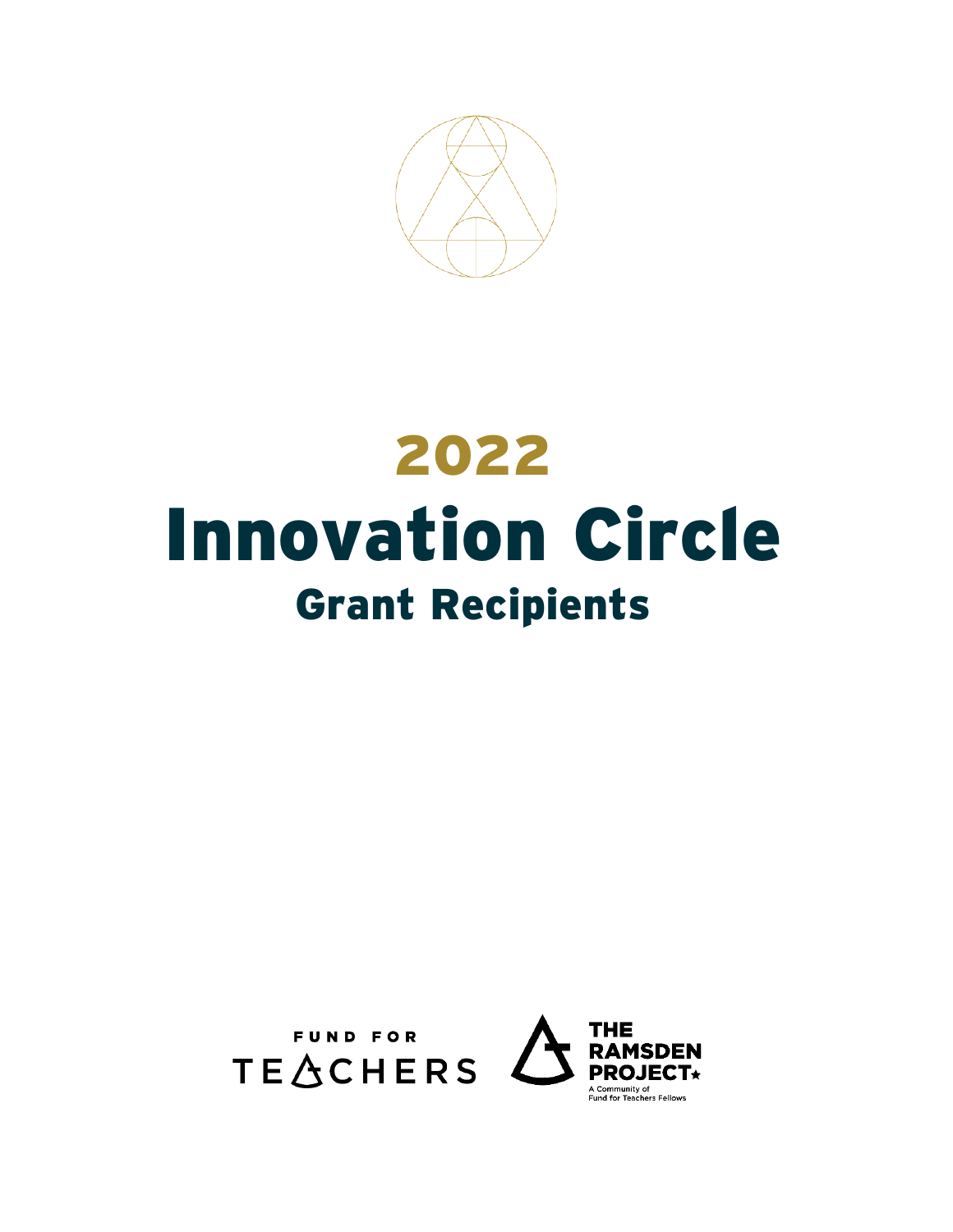## Innovation Circles: 2022 Topics

Innovation Circle grants are designed to support teachers to refine and reimagine teaching and learning in their schools. Through the process of self-designed learning and Fellow collaboration, teachers will be better able to innovate, partnering with students to solve large and small problems in their communities. Funds to support implementation will also be included.

### Self-designed Professional Learning + Circle Experience = Innovation

In 2022, Fund for Teachers funded Fellows to study these complex problems of practice:

| <b>TOPIC</b>                                     | <b>DESCRIPTION</b>                                                                                                                                                                                                                                                                                                                                                                                                                                                  |
|--------------------------------------------------|---------------------------------------------------------------------------------------------------------------------------------------------------------------------------------------------------------------------------------------------------------------------------------------------------------------------------------------------------------------------------------------------------------------------------------------------------------------------|
| <b>BUILDING STUDENT</b><br><b>SELF-AWARENESS</b> | CASEL defines self-awareness as, "the abilities to understand one's own emotions,<br>thoughts and values and how they influence behaviors." Self-awareness impacts<br>how teachers teach, as well as how students learn. Educators in this Circle are<br>interested in exploring the idea of self-awareness personally and with their students.<br>Topics may include (but are not limited to) social or cultural identities, emotions, bias<br>and growth mindset. |
| <b>LEARNING</b><br><b>PARTNERSHIPS</b>           | Parents and community organizations have proven to be invaluable partners<br>throughout the pandemic. Educators in this Circle are interested in learning about<br>and re-imagining how to collaborate more deeply with partners to promote student<br>success. Topics may include (but are not limited to) family partnerships or<br>community partnerships.                                                                                                       |
| <b>STUDENT VOICE &amp;</b><br>AGENCY             | Shifting the teachers' role in the classroom to that of a facilitator of learning is hard<br>work. Educators in this Circle are interested in finding ways to structure learning<br>spaces that invite students to own their learning more deeply. Topics may include<br>(but are not limited to) use of choice, self-quided or flipped classrooms, grading<br>practices, project- or problem-based learning or student engaged assessment.                         |

Fund for Teachers is pleased to announce the recipients of our 2022 Innovation Circle grants, by Circle: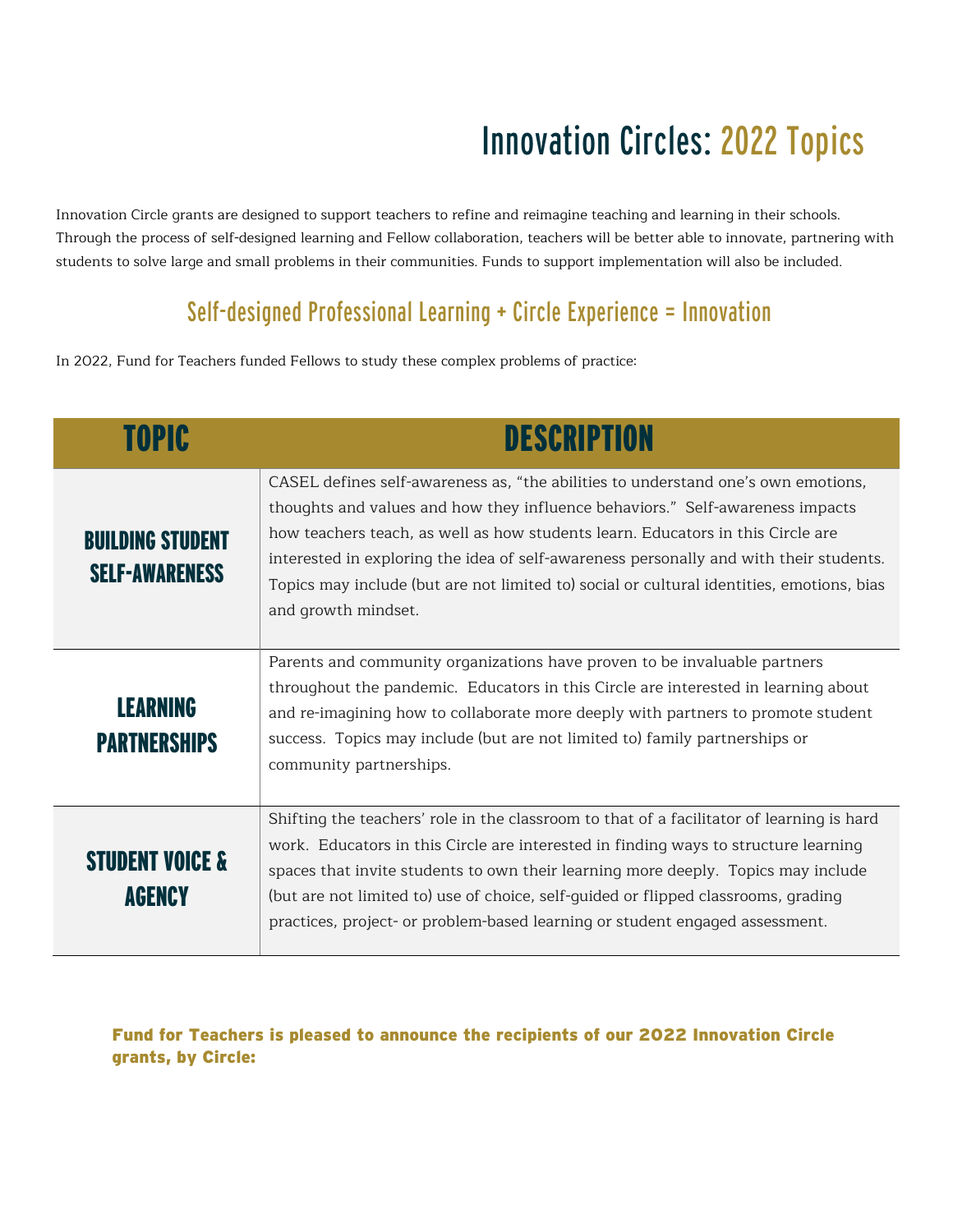#### Building Student Self-Awareness

#### **Bhaskar, Pooja**

Research the art, agriculture and history of Guatemala's indigenous groups to incorporate authentic, interdisciplinary artifacts into science curricula for recently immigrated students and demonstrate the interconnectedness of art, history and science.

#### **Dilworth, Tamara**

Participate in a Mindful Art and Meditation Teacher Training in Peekskill, NY, as well as participate in weekly local yoga classes, to expand knowledge of incorporation of mindfulness and yoga with the arts to develop opportunities for authentic teaching and learning.

#### **Frederick, Amy**

Complete an online course on creative arts interventions for mental health professionals to learn best practices for reaching students who are reluctant to share their emotions and experiences.

#### **Goren Konrad, Robin**

Develop skills in the area of portraiture, figure drawing and the expressive use of color through courses at the Art Students League in New York City to model and support students' introspection, self study and identity development.

#### **Hutchinson, Wendy**

Research best practices in meditation and yoga with multiple experts in Portland, OR, to help alleviate stress experienced by student-athletes and build their capacity to be resilient students, teammates and citizens.

#### **Padroff, Kimberly**

Attend a Growth Mindset workshop through the Kagan Academy in Orlando, FL, to learn researchbased instructional strategies that deepen personal SEL skillsets and help students persist in the face of setbacks.

#### **Patry, Lynne**

Undertake learning comprised of visits to historic civil rights sites and webinars through the Harvard Graduate School of Education to expand cultural knowledge, examine personal biases and incorporate strengths of all students in a positive and respectful classroom environment.

#### **Ramos, Jodi**

Attend the Kagan SEL Summer Academy in Orlando, FL, to learn strategies for encouraging healthy peer relationships, lessening anxiety, and increasing intrinsic motivation in students.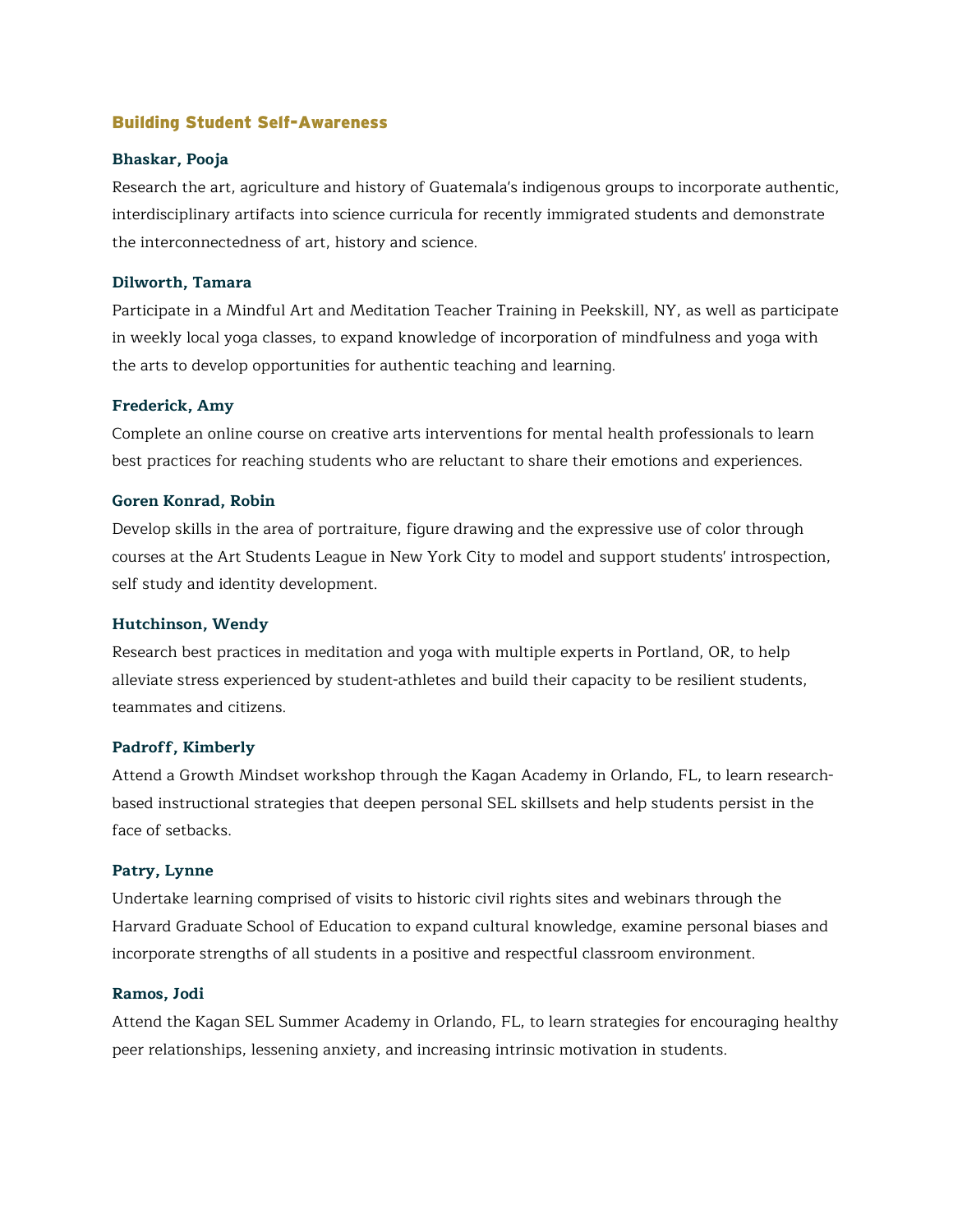#### **Roncaioli, Deanna**

Attend the American School Counseling Summer Conference in Austin, TX, to study self-awareness and how it can impact the work of a counselor and students confronting disengagement in the classroom, behavioral issues and/or thoughts of self-harm post-pandemic.

#### **Sanders, Whitney**

Spend 10 days immersed in Mexico City while staying with a host family to build a strong concept of Mexican cultural identity and transfer that knowledge into a classroom with a growing Hispanic population.

#### **Smith, Elizabeth**

Complete two Mindfulness in the Classroom online courses on neuroscience and strategies for bringing SEL into the classroom to better address students' big feelings and emotions stemming from local riots and the pandemic.

#### **Temel, Elaine**

Explore Miami's Little Havana and Little Haiti immigrant communities to help predominantly-white middle school students understand and value cultural identity, positive character, empathy, and their responsibility to be allies and advocates for people of diverse cultures.

#### **Thibodeau, Bobbie-jo**

Interview members of Stanford University's First Generation-Low Income (FLI) office to increase the number of rural students, from all backgrounds, who access and experience success in the school's International Baccalaureate diploma program.

#### **Vasquez, Tina**

Partner with the Living Earth School and Wildrock, two nature-based education organizations, to create professional development on incorporating the outdoors and social emotional learning into aspects of Newcomer English Learners' curricula.

#### Learning Partnerships

#### **Busbin, Blake**

Explore the region in which slavery flourished the most during the Antebellum era (the Deep South from New Orleans up the Mississippi River to Natchez County) to address how we, as a society, utilize commemorative landscapes or lack thereof to engage with more difficult parts of our history, notably that of slavery.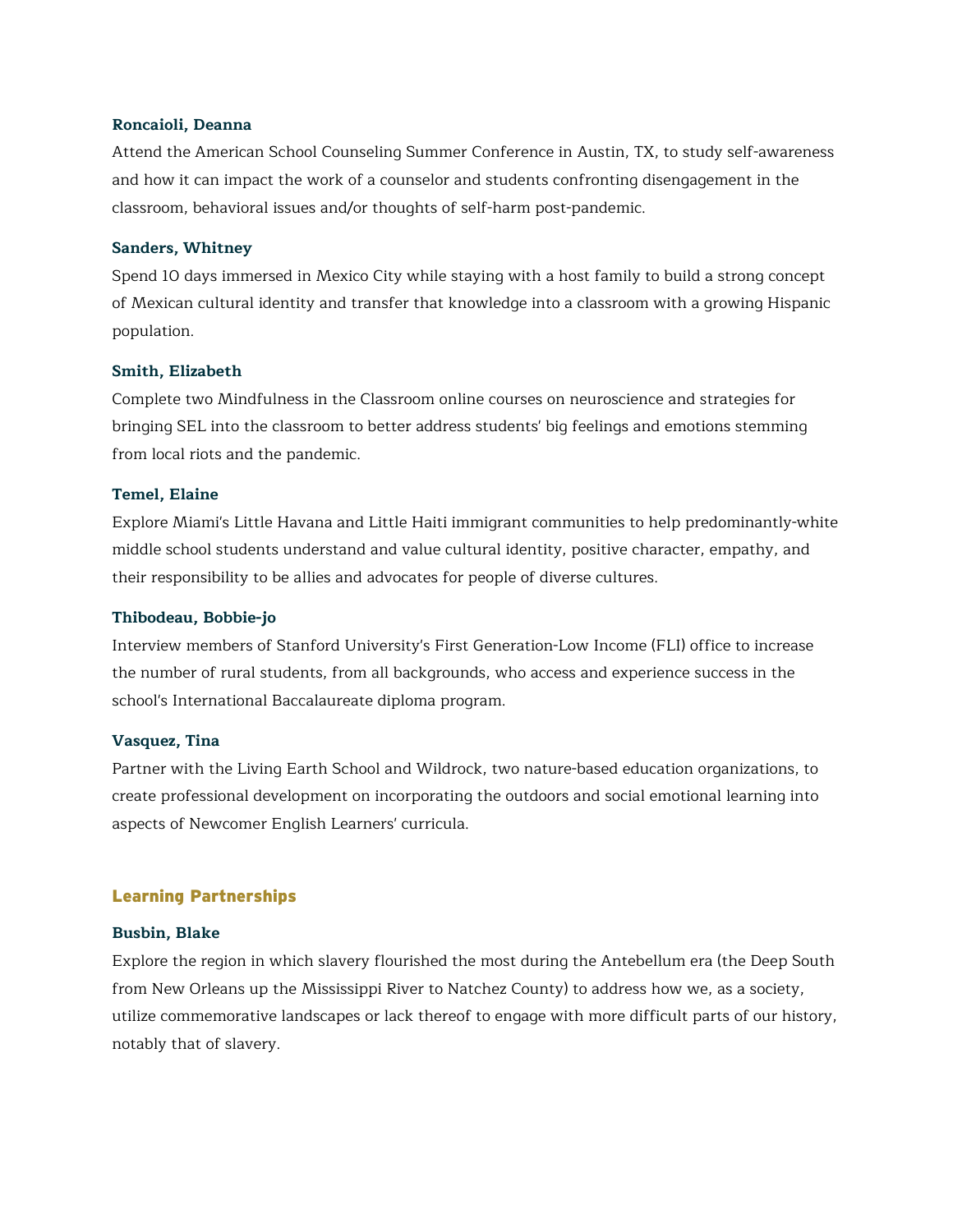#### **Cohen-Garcia, Abraham**

Attend the Schoodic Institute's "Climate and Equity: Summer Institute for Learning and Teaching" in Bar Harbor, ME, then deepen collaboration with local education partner Rocking the Boat to grow understanding of the effects of climate change, develop understanding of responsive pedagogy, and build community connections in the school neighborhood.

#### **Cumagun, Jose**

Enroll in a language and cultural immersion program in Puebla, Mexico, while observing special education classrooms and their teachers, to better engage with Hispanic families and caregivers of students with special needs and increase awareness of the rich cultural diversity in the classroom and community.

#### **Gorss, James**

Attend the American School Counseling Summer Conference to learn best practices for selfawareness and its use in a school counselor role to address the increase in 504 referrals and social emotional support requests and decrease in attendance and involvement in after school clubs and sports.

#### **Graham, Stephanie**

Research at cultural institutes and museums in Connecticut and New York indigenous history relevant to the Mohican Nation to facilitate students' connection with an indigenous mindset in relation to the land, its people, and its history in a way that infuses purpose in their learning.

#### **Jenkins, Dennis**

Complete two Project Based Learning online courses to use this method and change the learning environment with the goal of giving the students a better opportunity at higher achievement.

#### **Schiefelbein, Ian**

Attend the 2022 Reconceptualizing Early Childhood Education (RECE) International Conference to learn about place-based learning at the early childhood level, and how it can be applied in a sociogeographic context.

#### **Weems, Julie**

Undertake a combination of book studies, classes and expert interviews on the topic of ethnobotany to help students connect with local natural history so they are inspired to protect this amazingly biodiverse and endangered place we call home.

#### **Wilder, Kristen**

Research the impact of partnering with parents of early childhood students through online courses with Ohio State University, Orton Gillingham, and the California Evidence-Based Clearinghouse for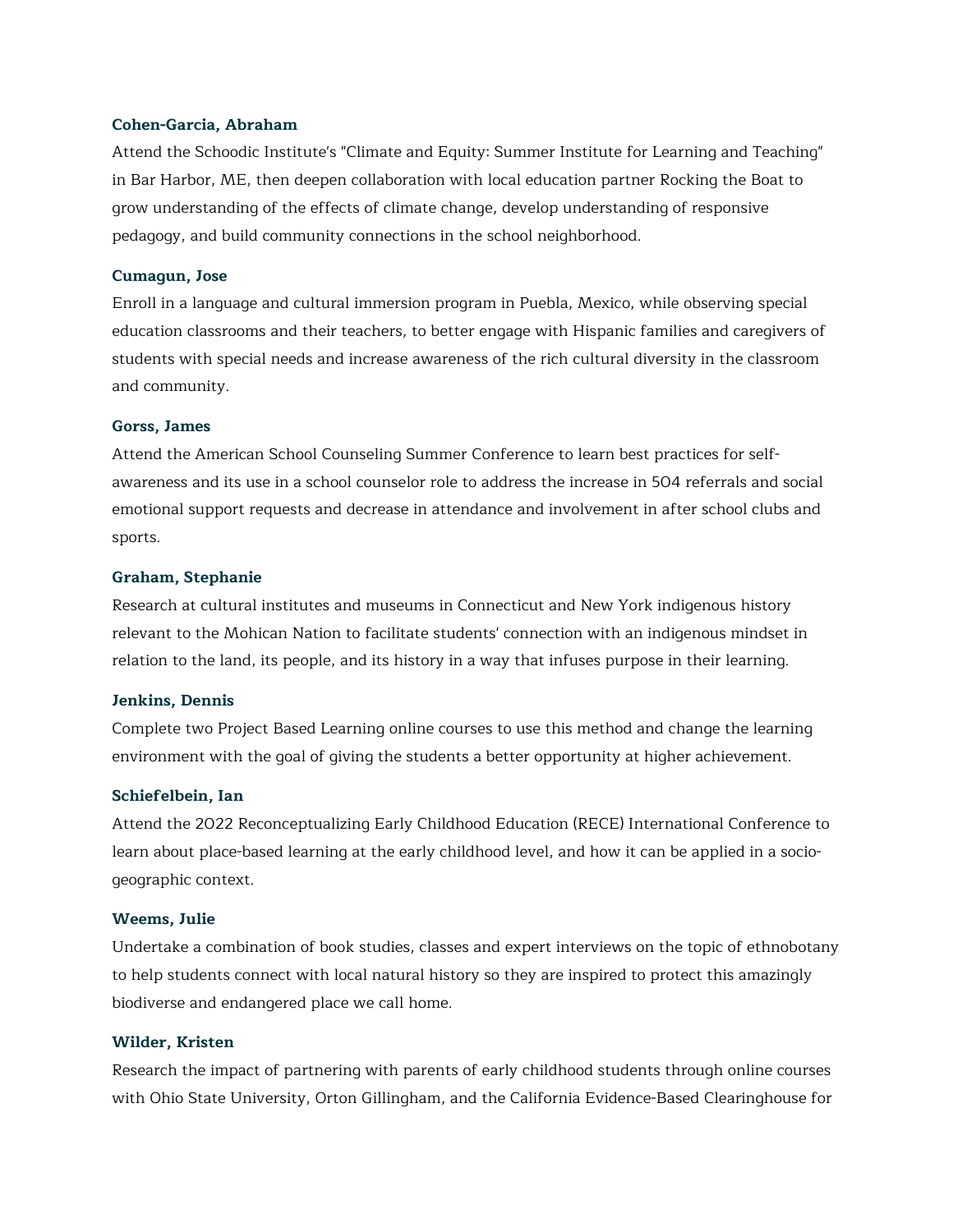Child Welfare to create workshops/trainings and resources that help parents further their children's education at home.

#### Student Agency

#### **Biggs, Stephen**

Interview crew members on a commercial dive boat off the coast of Florida about the process of becoming Occupational Safety and Health Administration (OSHA) compliant to inform manufacturing class students about rules and regulations that will prepare them for opportunities in a career that fascinates them.

#### **Bosiak, Kathy**

Work alongside an accomplished storyteller/podcaster and a rock art historian while also photographing examples of petroglyphs and geologic formations across four Southwestern states to create storyline and PBL products for classrooms and a self-paced professional development course for peers.

#### **Delmont, Jessica**

Explore and document through photography various arts and crafts markets in the Ozarks region to inform student discussions on how artisans take a medium and make it their own, different ways materials can be used and how culture and personal interests guide artistic choice.

#### **Dixon, JoAnn**

Attend the International Society for Technology in Education conference (ISTE Live 22) in New Orleans to learn from and collaborate with inspiring educators and experts in the field and bring a renewed sense of passion, ideas, resources, and engagement into the classroom.

#### **Haydu, Beth**

Participate in the "Plan and Implement Quality Project-Based Learning" workshop offered by the organization For Deeper Learning in Waterville, ME, to learn more about project-based learning and identify ways to incorporate PBL into existing lessons.

#### **Hope, Amanda**

Attend the on-site summer institute for educators at the National Gallery of Art in Washington, DC titled "The Power of Art: Pathways to Critical Thinking and Social-Emotional Learning" to develop skills necessary for strengthening student agency through art instruction.

#### **Schober, Katherine**

Practice technology, engineering, and design integration throughout the summer at a